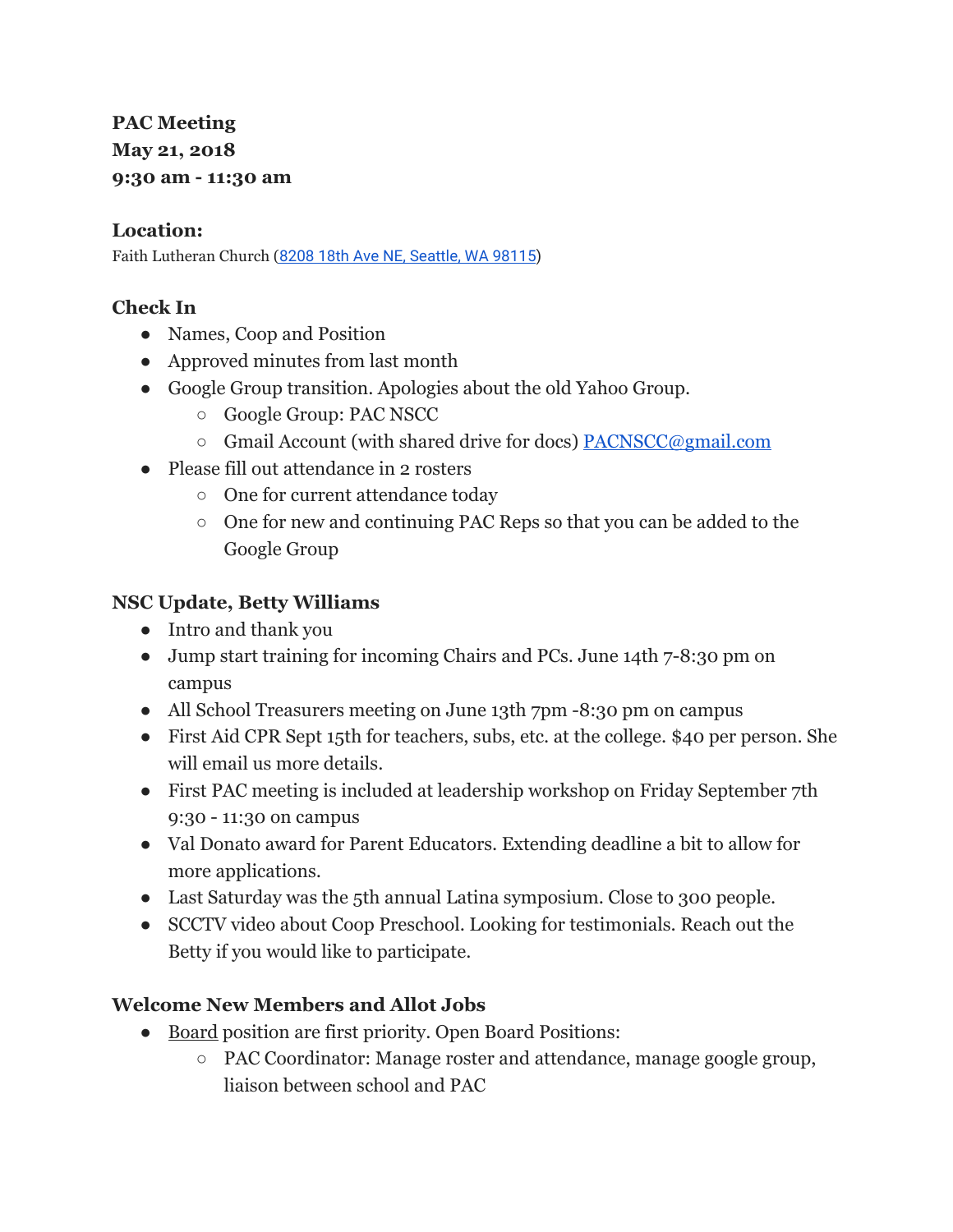- Treasurer: keeping track of budget, depositing checks, etc.
- Communications: Create Newsletter, Preschool Fairs, Run Facebook Page, Webmaster.
- Diversity: Coordinate with other groups, survey of community, Making coops easier to join, outreach
- Education: Selects and coordinates the three lectures each year.
- Fundraising: raise money for PAC Scholarship with Raffle, procure items, Grant applications, other smaller fundraisers.
- Registration: Trainings for the PCs in November. Open Registration in March.
- Scholarship: Process scholarships each quarter. Add them to database. Create a report for class treasurers. Work with Board Treasurer

## **Board and Committee Meetings 10:00 am - 11:05 am**

- Talking about next year-Making plans
- Reviewing the Handbook and changing things to make it accurate

# **Board and Committee Reports 11:10 am - 11:30 am**

### Board

- Budget Review:
	- \$10 for incorporation needs to be paid
	- Incoming Treasurer to contact Amazon about kick back funds. Most recent deposit was only \$7
	- Non Discrimination Ad went through and bill was received.
	- \$29,560 in coop donations. Goes directly into scholarship fund.
- Barbara has agreed to become Chair. Anna will stay on as Secretary.

Betty

- Would love to receive donations from any retained earnings at individual coops. Please ask at your school. Anything helps!
- Looking for donations for Crowser Memorial funds as well. These support Parent Education and classes within the Homeless/Shelter community. Mary's Place wants to add another class.
- Fundraiser coming up at one of our faculty members homes with live music, food and wine. About 50 seats at \$100 each. July 6th. Emails to come.

## Communications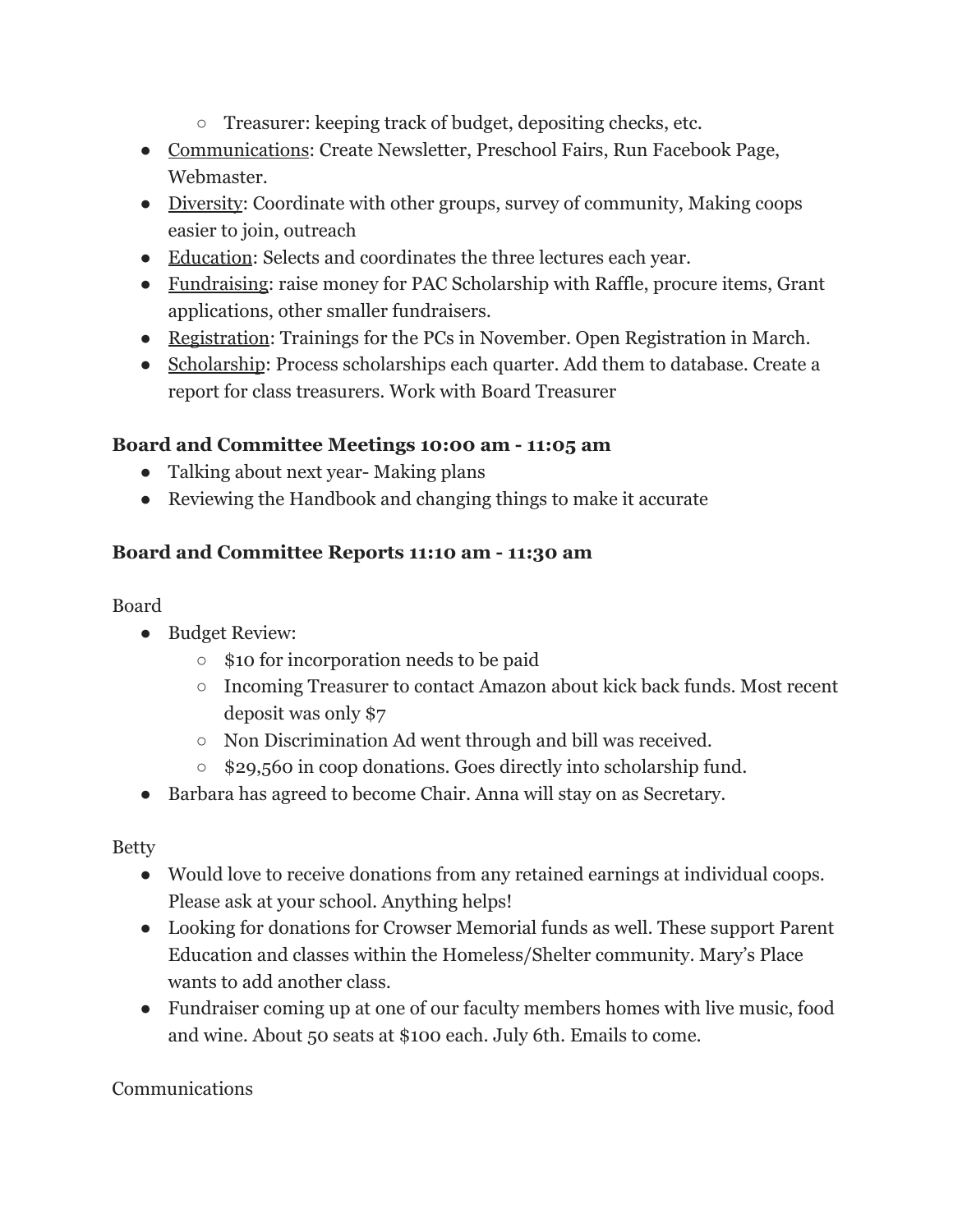• Survey about newsletter had 55 responses so far. About 40% dont read it at all. Then 20% always, 20% often, 20% sometimes. Almost all got it via PAC Reps.

**Diversity** 

●

Education

●

Fundraising

- Did everyone get the Seafair ticket information? Will email again
- Clothing is being delivered today to Kids on 45th. \$5 per grocery bag. Estimated 40-50 bags

Registration

●

Scholarship

●

# **PAC Links:**

- Shop at **[Amazon](http://www.amazon.com/ref=as_li_tf_sw?&linkCode=wsw&tag=nortseatcommc-20)**
- Cards + photos and more from: [Tiny Prints](http://www.tinyprints.com/storefront/nscc), [Shutterfly](http://www.shareasale.com/r.cfm?B=420133&U=877081&M=12808&urllink=), [Treat,](http://www.shareasale.com/r.cfm?b=381268&u=877081&m=12808&urllink=) and [Wedding](http://www.weddingpaperdivas.com/storefront/nscc) **[Paper Divas](http://www.weddingpaperdivas.com/storefront/nscc)**
- Register for *[iGive](http://www.igive.com/nscc)*.

**Speakers**: <http://coops.northseattle.edu/speakers/speakers.html>

**New website (link Maren sent out for us to check out):** [https://northseattlecoops.org/](https://northseattlecoops.com/)

# **Upcoming PAC related Dates:**

- Monday, March 19th Free CPR event 10:30 noon at North Seattle Family Center
- TONIGHT! Disaster Preparedness 7:00 pm at Faith Lutheran Church

# **Next Meetings:**

**\* May 21 st** – Monday, 9:30am at Faith Lutheran Church

\*Please notify your PAC support or child care that the April 2<sup>nd</sup> and May 21<sup>st</sup> meetings